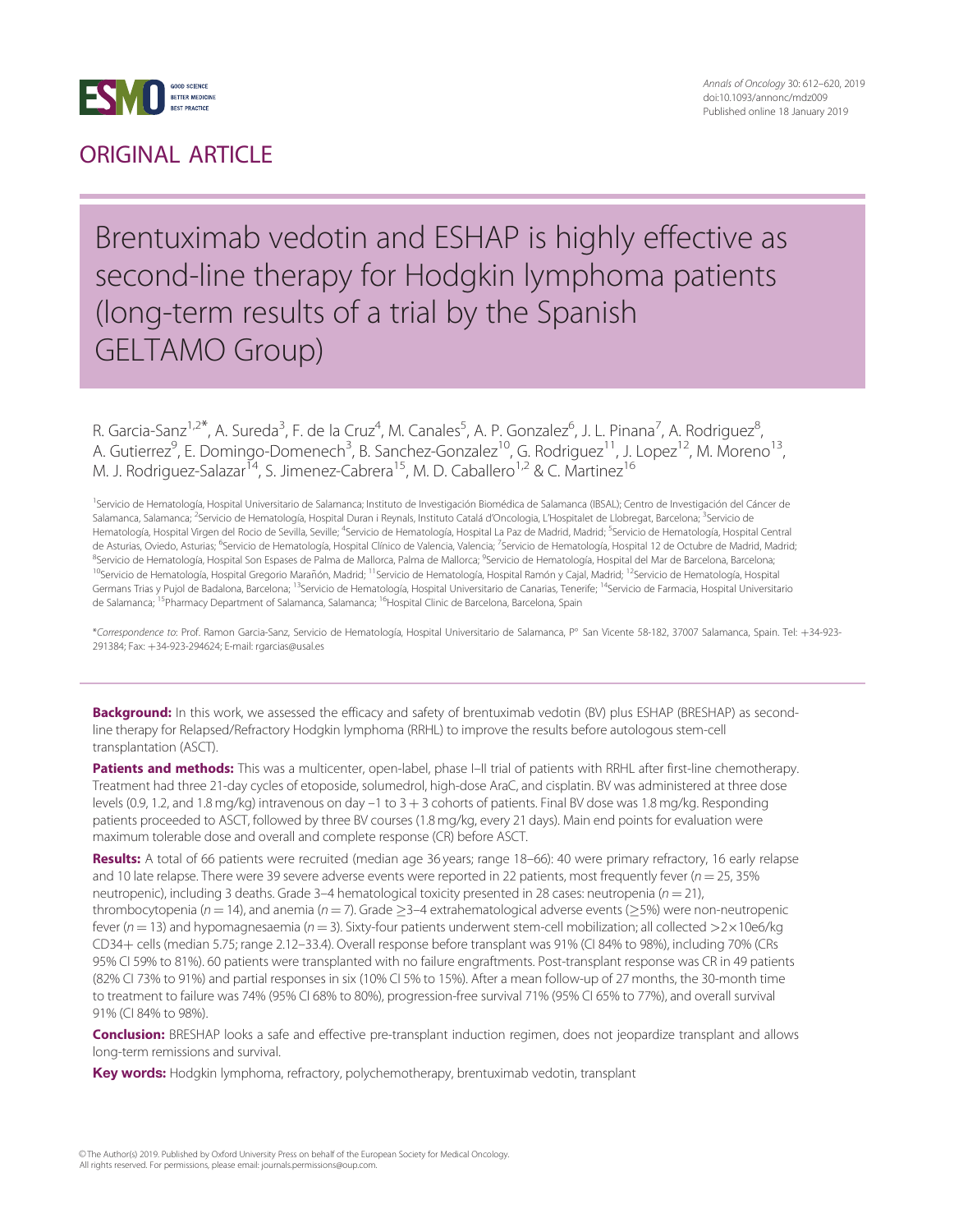#### Introduction

Most patients with classical Hodgkin's lymphoma (cHL) can be successfully treated with standard chemo/radiotherapy, with 70% of them remaining alive 10 years after diagnosis [[1](#page-7-0)]. However, in patients with refractory disease or those relapsing after first-line therapy, conventional-dose chemotherapy regimens are associated with low remission rates, and long-term disease-free survival rates no higher than 10% of patients [\[2\]](#page-7-0).

High-dose chemotherapy (HDT) followed by autologous stem-cell transplantation (ASCT) has become the gold standard treatment of these patients, as shown by two prospective randomized studies, as well as by some other studies [\[3–10\]](#page-7-0). This treatment approach results in long-term remissions in 40%–50% of relapsed patients, and 25%–30% of those with primary refractory disease. The probability of cure depends on prognostic factors, such as duration of the initial remission, disease extension, prior chemotherapy regimen, B symptoms, and previous chemotherapy lines. However, in almost all series, the strongest prognostic factor is the disease status before ASCT [\[6](#page-7-0), [9,](#page-7-0) [10\]](#page-7-0). Patients with cHL who do not achieve complete remission (CR) after induction chemotherapy and those with unresponsive relapse have a very poor prognosis. Therefore, the choice of a highly active pretransplant salvage chemotherapy regimen is extremely important to improve results after ASCT. This activity should also be combined with a good stem-cell mobilizing potential and a low-toxicity profile.

Pre-transplant salvage regimens for refractory or relapsed HL that are currently used have overall response (OR) and CR rates of 67%–89% and 21%–71%, respectively [\[5,](#page-7-0) [11–](#page-7-0)[14\]](#page-8-0), with a median CR percentage around 30% and no randomized trial has yet compared their relative effectiveness. Accordingly, treatment units must use the regimen with which they have most experience. In Spain, the most common regimen is ESHAP (etoposide, methylprednisolone, cytosine arabinose, cisplatin), which yields OR and CR rates of around 75% and 50%, respectively, with fewer than 5% toxic deaths [\[3,](#page-7-0) [11](#page-7-0), [12](#page-8-0), [15](#page-8-0)].

Brentuximab vedotin (BV) is an antibody-drug conjugate that delivers the antimicrotubule agent monomethylauristatin E to CD30-positive Hodgkin and Reed-Sternberg [\[16–18](#page-8-0)]. BV is approved for the treatment of patients with cHL after failure of ASCT or of at least two previous multi-agent chemotherapy regimens in patients who are not ASCT candidates, and as a consolidation therapy in patients at high risk of relapse after ASCT.

The efficacy of BV in cHL has stimulated the development of clinical trials in which the drug can be positioned early in cHL therapy, especially in combination before ASCT [\[19–21](#page-8-0)]. In the present study, a combination of ESHAP plus BV as a pretransplant therapy was evaluated with the aim of improving the CR rate before ASCT.

#### Methods

#### Study design and participants

This was a multicenter, single-arm, prospective, phase I and II trial, sponsored by the Spanish Lymphoma Group and Bone Marrow Transplantation (GELTAMO, Grupo Español de Linfomas y Trasplante

### <span id="page-1-0"></span>Annals of Oncology **Annals of Oncology Annal article**

Autólogo de Médula Ósea). Patients were recruited from 14 Spanish institutions [\(supplementary material,](https://academic.oup.com/annonc/article-lookup/doi/10.1093/annonc/mdz009#supplementary-data) available at Annals of Oncology online).

Main inclusion criteria included written informed consent according to the Helsinki declaration and the ethics committee, relapsed or refractory cHL after first-line chemotherapy (mandatory CD30+; lymphocytepredominant Hodgkin's lymphoma was formally excluded), acceptable performance status and organ function, no prior history of main malignant diseases, and life-expectancy >3 months. The criteria for relapsed or refractory cHL were used by the investigator based on the 2007 International Working Group Guidelines (IWGG) [[22\]](#page-8-0), although the concepts of the Lugano Revision [[23](#page-8-0)] could also be taken into account when they became available. More specifically, Early relapse was defined as a re-growth (>50% increase in size) or re-positivization of a prior negative PET-CT scan within the first year after the CR achievement. Primary refractory HL was defined either by progression at any time during first-line chemo-radiotherapy, or by early relapse up to 3 months after the end of treatment. Patients with persistent FDG-avidity at the end of therapy had to demonstrate a second test with evidences of progression or a positive biopsy for HL. Exclusion criteria included concomitant relevant hepatic, psychiatric, cardiac, neurological, or infectious disorders that could interfere with participation in the clinical study, prior use of anti-CD30 monoclonal antibodies, and concomitant pregnancy or breast-feeding, as well as any risk of conception. The complete lists of inclusion and exclusion criteria can be seen in the clinical protocol that is provided with [supplementary material,](https://academic.oup.com/annonc/article-lookup/doi/10.1093/annonc/mdz009#supplementary-data) available at Annals of Oncology online.

#### Treatment protocol

Induction therapy: BV plus ESHAP. The ESHAP regimen consisted of: etoposide 40 mg/m<sup>2</sup>/day, saline solution 0.4 mg/ml, 2 h intravenous (i.v.) infusion, days 1–4; methylprednisolone 250 mg/day, 100 ml saline solution, 15 min i.v. infusion, days 1-4; cisplatin 25 mg/m<sup>2</sup>/day, 500 ml saline solution, days 1–4, 24 h continuous perfusion; cytarabine  $2 \text{ g/m}^2$ , 500 ml 5% glucose solution, 2 h i.v. infusion, day 5. A total of three cycles every 21 days were planned (Figure [1](#page-2-0)). Filgrastim or peg-filgrastim were recommended after chemo to reduce the risk of neutropenia.

BV was administered on day 1 of every BV plus ESHAP (BRESHAP) course 1 h before the start of conventional chemotherapy, following the label instructions. A fourth dose of BV alone was given 21 days after the third BV dose to facilitate the response evaluation before the transplant (Figure [1](#page-2-0)). During phase I, BV was administered at three different doses according to a standard  $3 + 3$  dose-escalation design to one of the three cohorts. The cohorts were designed to be expanded by three patients until the maximum tolerated dose (MTD) was met. Patients in cohort 1 received  $0 \times 9$  mg/kg BV intravenously on day 1, which was escalated to  $1 \times 2$  mg/kg in cohort 2, and to  $1 \times 8$  in cohort 3. Dose limiting toxicity (DLT) was defined before the transplant as any non-hematological toxicity episode  $\geq$ 3, or any hematological toxicity episode of  $\geq$ 4 lasting for >21 days from presentation. If the phase I demonstrated the feasibility of the protocol, patients from phase I would be included in the phase II of the study and continued with the same procedures for all patients since that moment.

After three cycles of BRESHAP, patients assessed as having a complete response (CR) or a partial response (PR) according to the IWGG [[22](#page-8-0)] underwent high-dose therapy followed by APBSCT.

Peripheral blood hematopoietic stem-cell collection. All patients were required to have sufficient peripheral blood hematopoietic stem cells (PBSCs) collected to enable ASCT. PBSC collection was scheduled for day  $+14$  of one the three BRESHAP courses. Mobilization was done with subcutaneous G-CSF, 5 µg/kg/12 h, days  $+10$  to  $+14$ . Apheresis was done according to each institution's standard operating procedures, requiring the collection of a minimum of  $2\times10e6$  CD34+ cells/kg of body weight. The PBSC product was cryopreserved in DMSO and frozen according to the institution's stem cell processing standards.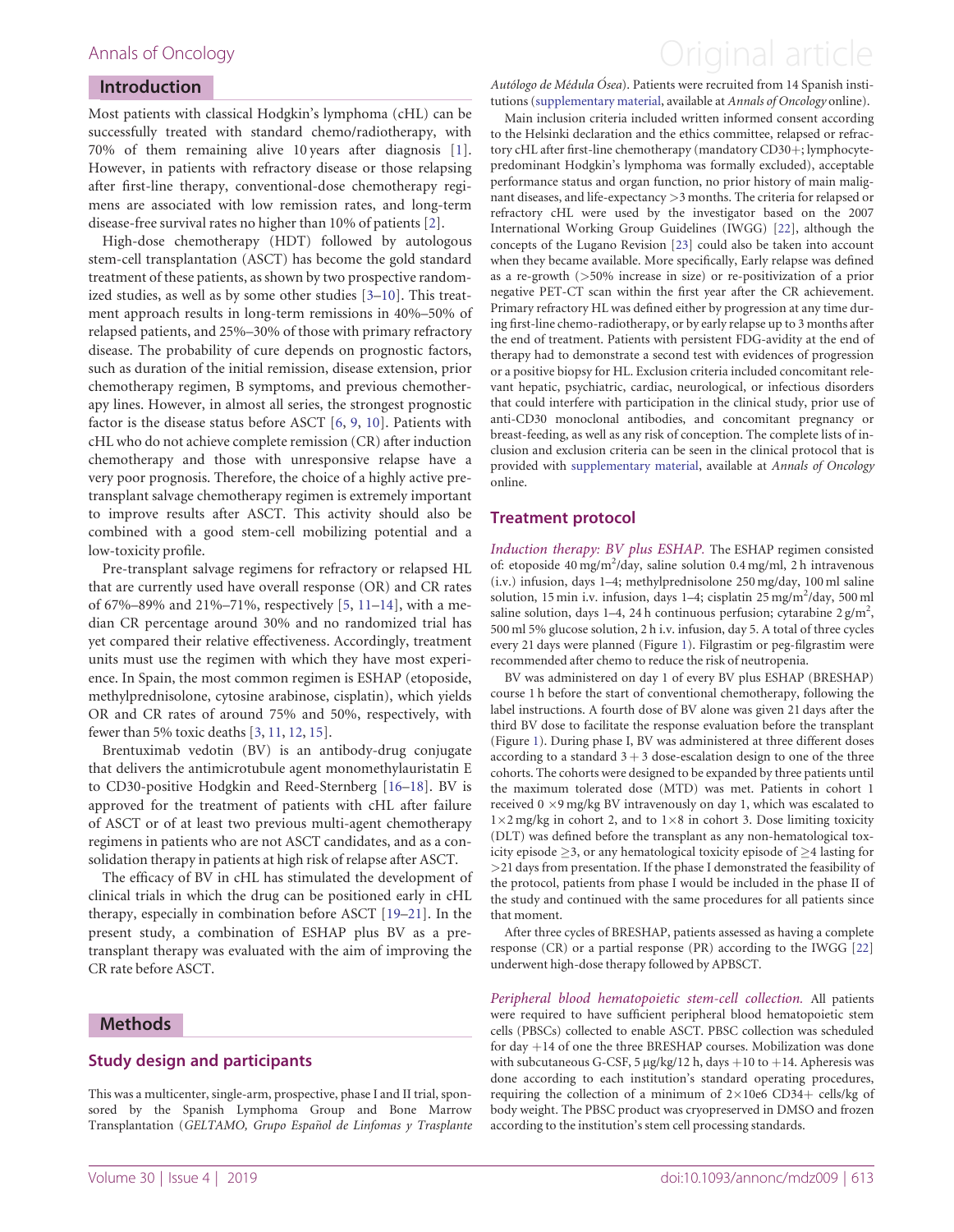<span id="page-2-0"></span>

Figure 1. Protocol scheme.

HDT followed by APBSCT. Patients achieving progression or stable disease after BRESHAP were dropped from the protocol. The condition-ing regimen was BEAM [\[3](#page-7-0)] BCNU 300 mg/m<sup>2</sup>, day -7; Etoposide 200 mg/m<sup>2</sup>, days –6 to –3; Ara-C 200 mg/m<sup>2</sup> on days –6 to –3; Melphalan 140 mg/m<sup>2</sup>, day -2. APBSCs were infused on day 0. The preparative regimen administration, the infusion of APBSCs, the supportive and transfusion care, and the management of infections were carried out according to the institution's standard operating guidelines.

Additional consolidation with BV. A fifth dose of BV was given between days 28 and 35 post-transplant based on the recovery of PB cell counts, followed by two additional doses every 3 weeks, to complete a total of seven BV infusions (four pre-transplant and three post-transplant). The three last courses were provided at the conventional dose of  $1.8$  mg/m<sup>2</sup>.

### Evaluation procedures

All patients were evaluated with IWGG [[22\]](#page-8-0), but adding the Deauville score (DS) [[24\]](#page-8-0). A score of 1–3 was required to define CR. After informed consent had been provided, a complete patient evaluation and baseline PET-CT was carried out. Patients were followed-up every week until a second PET-CT was done at least 2 weeks after the third cycle and 3–5 weeks before the HDT start. A third PET-CT scan was scheduled between days 90 and 100 post-transplant. After this evaluation, patients were followed-up according to their institution standards.

### Efficacy analyses

Aims. There were two main end points: MTD assessment for phase I and response rate for phase II.

To determine the MTD of BRESHAP in relapse/resistant HL patients, we evaluated three groups of patients with the standard scheme of threepatient cohorts of Simon et al. [\[25](#page-8-0), [26](#page-8-0)]. MTD was assessed over a 21-day observation period, evaluating the toxicity results of the first course. The second primary objective was the response rate after BRESHAP before ASCT.

Secondary objectives were overall survival (OS), progression-free survival (PFS), and time to tumor progression (TTP) [[22](#page-8-0)]. An intention-to-treat (ITT) approach was taken for the analysis. Survival rates were estimated by the Kaplan–Meier method.

Statistical hypotheses and simple size calculation. The primary statistical hypothesis for efficacy was that the addition of BV to the standard ESHAP would not result in a significant increase of toxicity and that the MTD would be the same for the combination as it had been observed for the separate components. The outcomes were measured as OR and CR rates and BRESHAP was inspected to increase the historical response rate.

The sample size was calculated to be 66 patients. Previous results with O-ESHAP [[12\]](#page-8-0) showed that 44/59 patients had achieved an objective response ( $CR + PR$ , 74.6%). For a targeted objective response rate of 90%, 65 subjects were needed to obtain a 95% confidence interval of 81%–99% (alpha level 5%; power 90%). To minimize a potential unexpectedly low activity of the regimen, a two-stage design for phase II clinical trials was also adopted [[26\]](#page-8-0), with a first stage requiring at least 22 responses out of 28 cases, and a second stage with 53 responses out of 66 cases. Other similar reports included a similar number of patients:  $N = 61$  [[12\]](#page-8-0),  $N = 53$  $[20]$ , and N = 59  $[14]$  $[14]$ .

All patients were recruited in 17 months. This trial was registered at ClinicalTrials.gov, number NCT02243436.

### **Results**

### Patient characteristics

Sixty-seven patients were enrolled between 16 November 2014 and 28 April 2015. One patient had systemic anaplastic large cell lymphoma in the final pathological review and was excluded from the study. The 66 patients remaining in the study were assessed for the primary end points (Figure [2](#page-3-0) and Table [1](#page-4-0)). There were 35 females and 31 males, with a median age of 36 years (range 18–66 years). At inclusion, 40 patients were primary refractory, 16 were early relapses (CR lasting  $\lt$ 1 year), and 10 were late relapses (CR of  $>$ 1 year).

### Phase I

Phase I of the trial involved the first nine patients (three cohorts of three patients) who were included between 16 November 2014 and 30 March 2015. These patients received ESHAP with the first group of three patients receiving BV at 0.9 mg/kg, the second group at 1.2 mg/kg and the third at 1.8 mg/kg. None of them experienced DLT. During the first four cycles, four of them had severe adverse reactions (SAEs): two non-neutropenic fevers,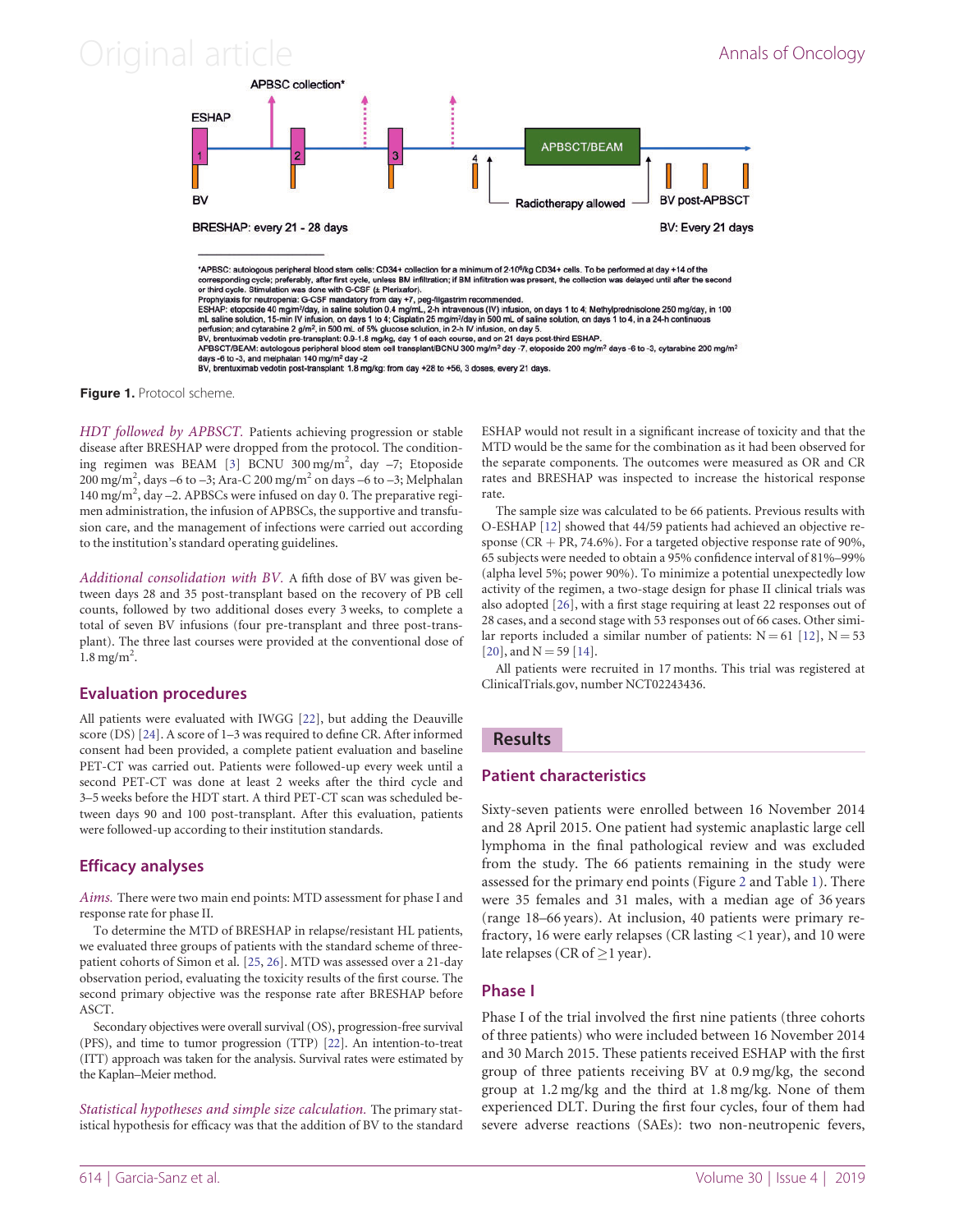# <span id="page-3-0"></span>Annals of Oncology **Annals of Oncology Annal article**



sALCL, systemic anaplastic large cell lymphoma; DLT, dose-limiting toxicity; SC, stem cell; PET-CT, positron emission tomography & computerized tomography; BV, brentuximab vedotin; CR, complete response; LVEF, left ventricular ejection fraction; APBSCT, autologous peripheral blood stem cell transplant

Figure 2. Patient disposition.

pneumothorax, and febrile neutropenia. Three patients presented grade 4 hematological toxicity: neutropenia  $(n = 2)$  and thrombocytopenia ( $n = 1$ ). All nine patients underwent stem-cell mobilization after the first or second treatment cycle, all collecting  $>2\times10e6/kg$  peripheral blood CD34+ cells (median 6.25, range 3.4–27.5), with no grade 3–4 toxicity. There were one  $(n = 7)$  or two  $(n = 2)$  harvesting procedures. All nine patients received a transplant, and took a median of 9 and 10 days for neutrophil and platelet recovery to occur, respectively. No evidence of disease progression was detected before the transplant, one with residual FGD uptaking areas (metabolic CR: 89%). After the ASCT, six patients were in CR, one in PR and two in progression.

Since no DLT was observed, phase II of the trial commenced on 12 April 2015, with BV at the recommended dose of 1.8 mg/kg per course.

### Phase II

Completion of the study. By the time of the data-lock, all patients had completed the protocol. The first three cycles were given to all 66 patients, with a median time of 21 days (range 18–41 days) between the first and second cycles, and of 21 days (range 20– 38 days) between the second and third cycles. The fourth BV single dose was given to 63 patients after 22 days (range 20–35 days). The fourth cycle was not given in the case of two progressions and one case of concomitant depressive syndrome.

Mobilization was tried in 64 patients and transplant in 60 patients, with no failures in any case (see below). The median time between the fourth BV dose and SC infusion was 36 days (range 21–102 days), which means that the time between the fourth dose and patient hospitalization for transplant was 29 days (range 14–95 days). The three post-transplant consolidation

doses of BV were given to 55, 51, and 48 patients (fifth, sixth, and seventh doses, respectively), with a duration of up to 36 (20–92), 23 (19–39), and 22 (19–30) days, respectively. Eighteen patients did not receive the projected consolidation due to toxicity (cytopenias,  $n = 4$ ; neuropathy,  $n = 3$ ), progression ( $n = 6$ ), patient refusal ( $n = 3$ ), or death ( $n = 2$ ).

Response to the protocol. An OR before transplant was observed in 60 patients, providing an intention to treat OR rate of 91% (CI 84% to 98%), distributed in 70% CR (CI 59% to 81%) and 21% PR (CI 11% to 31%). Six patients were non-responders: one who died before any evaluation, two with stable disease and three progressions. According to DS, pre-transplant PET-CT was scored as 1 in 8 cases, 2 in 35, 3 in 7, 4 in 11, and 5 in 4. CR was less frequently achieved in patients who progressed under first-line therapy, had bone marrow involvement or were in stage IV at inclusion (Table [2](#page-4-0)).

Responses at 4 months after transplant were CR in 49 patients, PR in 6 and PD in 10, plus 1 patient who died before any evaluation. The post-transplant response was closely related to the response before the transplant, as expected. There were seven patients in CR/PR at transplant that were in progression at day  $+120$ . In contrast, seven patients upgraded their response from PR to CR after the transplant, and six maintained the same status after the transplant.

Survival. After a mean follow-up of 27 months, 16 patients had progressed and 3 had died without progression, providing a 30 month TTF and PFS of 74% (95% CI 68% to 80%) and 71% (95% CI 65% to 77%), respectively (Figure [3](#page-5-0)A and B). Six patients had died: three due to progression and three from causes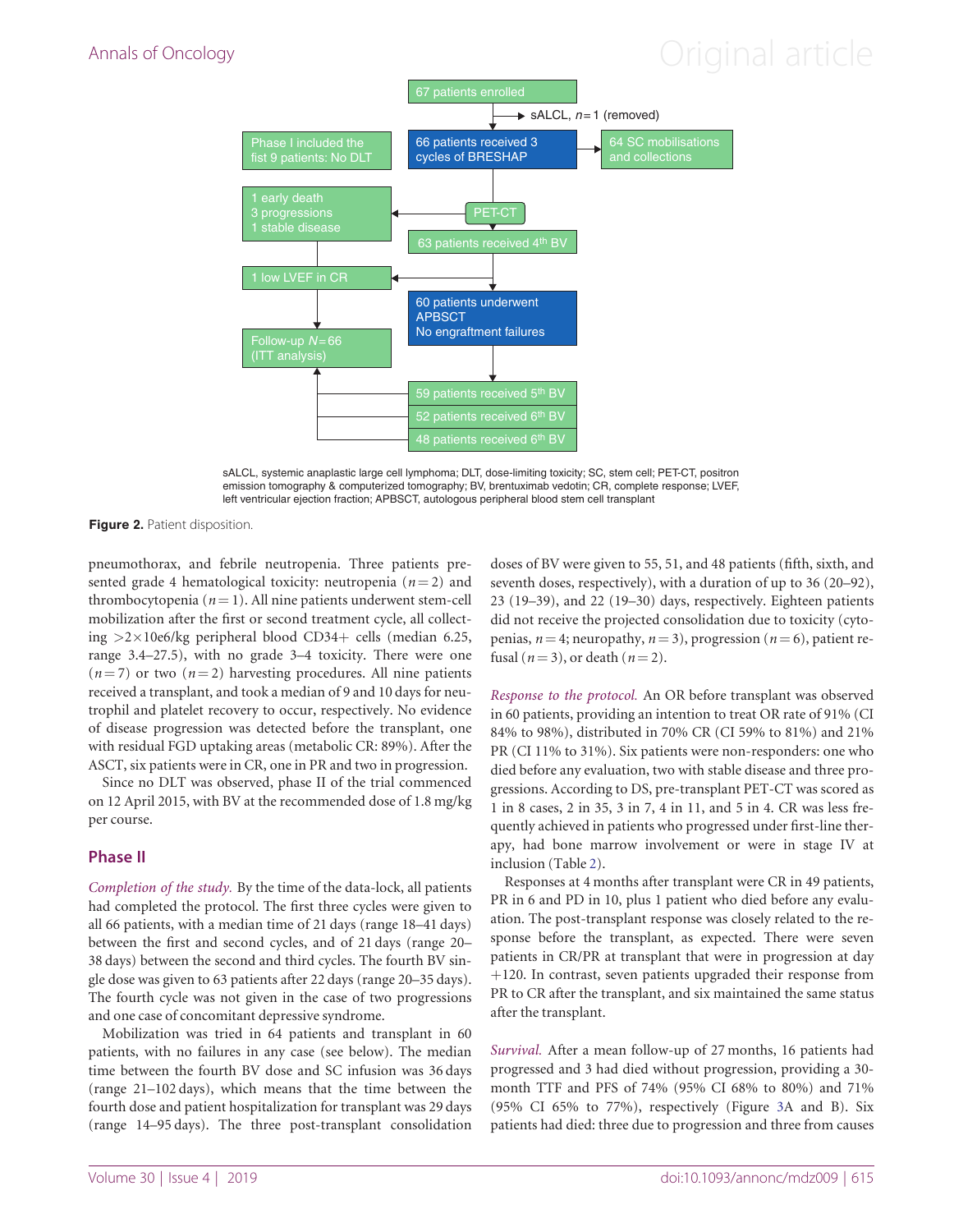#### <span id="page-4-0"></span>Table 1. Characteristics of the patients ( $n = 66$ )

| No.<br>$\frac{0}{0}$<br>No.<br>$\frac{0}{0}$<br>Median<br>31<br>36<br>$17 - 62$<br>$18 - 66$<br>Range<br>Male<br>31<br>46%<br>31<br>46%<br>Female<br>35<br>54%<br>35<br>54%<br>$\mathbf{1}$<br>$1\%$<br>$\overline{4}$<br>6%<br>$\overline{\phantom{a}}$<br>$\mathsf{II}$<br>26<br>40%<br>40%<br>26<br>$\mathbf{  }$<br>18%<br>20%<br>12<br>13<br>$\mathsf{IV}$<br>33%<br>27<br>41%<br>21<br>Yes<br>38<br>58%<br>19<br>30%<br>No<br>28<br>42%<br>45<br>70%<br>Yes<br>15<br>23%<br>$\overline{4}$<br>6%<br>No<br>77%<br>51<br>62<br>94%<br><b>ABVD</b><br>64<br>97%<br>eBEACOPP<br>$\overline{\phantom{a}}$<br>3%<br>Yes<br>12<br>18%<br>$\overline{2}$<br>3%<br>No<br>54<br>82%<br>64<br>97%<br>Yes<br>29<br>44%<br>24<br>36%<br><b>No</b><br>56%<br>37<br>40<br>64%<br>Relapsed disease<br>26<br>39%<br>16<br>24%<br>$CR < 1$ year<br>$CR \geq 1$ year<br>15%<br>10<br>Primary refractory<br>61%<br>40 |                             | At diagnosis |  | <b>At inclusion</b> |  |  |
|---------------------------------------------------------------------------------------------------------------------------------------------------------------------------------------------------------------------------------------------------------------------------------------------------------------------------------------------------------------------------------------------------------------------------------------------------------------------------------------------------------------------------------------------------------------------------------------------------------------------------------------------------------------------------------------------------------------------------------------------------------------------------------------------------------------------------------------------------------------------------------------------------------|-----------------------------|--------------|--|---------------------|--|--|
|                                                                                                                                                                                                                                                                                                                                                                                                                                                                                                                                                                                                                                                                                                                                                                                                                                                                                                         | <b>Characteristic</b>       |              |  |                     |  |  |
|                                                                                                                                                                                                                                                                                                                                                                                                                                                                                                                                                                                                                                                                                                                                                                                                                                                                                                         | Age, years                  |              |  |                     |  |  |
|                                                                                                                                                                                                                                                                                                                                                                                                                                                                                                                                                                                                                                                                                                                                                                                                                                                                                                         |                             |              |  |                     |  |  |
|                                                                                                                                                                                                                                                                                                                                                                                                                                                                                                                                                                                                                                                                                                                                                                                                                                                                                                         |                             |              |  |                     |  |  |
|                                                                                                                                                                                                                                                                                                                                                                                                                                                                                                                                                                                                                                                                                                                                                                                                                                                                                                         | Sex                         |              |  |                     |  |  |
|                                                                                                                                                                                                                                                                                                                                                                                                                                                                                                                                                                                                                                                                                                                                                                                                                                                                                                         |                             |              |  |                     |  |  |
|                                                                                                                                                                                                                                                                                                                                                                                                                                                                                                                                                                                                                                                                                                                                                                                                                                                                                                         |                             |              |  |                     |  |  |
|                                                                                                                                                                                                                                                                                                                                                                                                                                                                                                                                                                                                                                                                                                                                                                                                                                                                                                         | Ann Arbor stage             |              |  |                     |  |  |
|                                                                                                                                                                                                                                                                                                                                                                                                                                                                                                                                                                                                                                                                                                                                                                                                                                                                                                         |                             |              |  |                     |  |  |
|                                                                                                                                                                                                                                                                                                                                                                                                                                                                                                                                                                                                                                                                                                                                                                                                                                                                                                         |                             |              |  |                     |  |  |
|                                                                                                                                                                                                                                                                                                                                                                                                                                                                                                                                                                                                                                                                                                                                                                                                                                                                                                         |                             |              |  |                     |  |  |
|                                                                                                                                                                                                                                                                                                                                                                                                                                                                                                                                                                                                                                                                                                                                                                                                                                                                                                         |                             |              |  |                     |  |  |
|                                                                                                                                                                                                                                                                                                                                                                                                                                                                                                                                                                                                                                                                                                                                                                                                                                                                                                         | <b>B</b> symptoms           |              |  |                     |  |  |
|                                                                                                                                                                                                                                                                                                                                                                                                                                                                                                                                                                                                                                                                                                                                                                                                                                                                                                         |                             |              |  |                     |  |  |
|                                                                                                                                                                                                                                                                                                                                                                                                                                                                                                                                                                                                                                                                                                                                                                                                                                                                                                         |                             |              |  |                     |  |  |
|                                                                                                                                                                                                                                                                                                                                                                                                                                                                                                                                                                                                                                                                                                                                                                                                                                                                                                         | <b>Bulky disease</b>        |              |  |                     |  |  |
|                                                                                                                                                                                                                                                                                                                                                                                                                                                                                                                                                                                                                                                                                                                                                                                                                                                                                                         |                             |              |  |                     |  |  |
|                                                                                                                                                                                                                                                                                                                                                                                                                                                                                                                                                                                                                                                                                                                                                                                                                                                                                                         |                             |              |  |                     |  |  |
|                                                                                                                                                                                                                                                                                                                                                                                                                                                                                                                                                                                                                                                                                                                                                                                                                                                                                                         | Primary therapy             |              |  |                     |  |  |
|                                                                                                                                                                                                                                                                                                                                                                                                                                                                                                                                                                                                                                                                                                                                                                                                                                                                                                         |                             |              |  |                     |  |  |
|                                                                                                                                                                                                                                                                                                                                                                                                                                                                                                                                                                                                                                                                                                                                                                                                                                                                                                         |                             |              |  |                     |  |  |
|                                                                                                                                                                                                                                                                                                                                                                                                                                                                                                                                                                                                                                                                                                                                                                                                                                                                                                         | Radiotherapy in front-line  |              |  |                     |  |  |
|                                                                                                                                                                                                                                                                                                                                                                                                                                                                                                                                                                                                                                                                                                                                                                                                                                                                                                         |                             |              |  |                     |  |  |
|                                                                                                                                                                                                                                                                                                                                                                                                                                                                                                                                                                                                                                                                                                                                                                                                                                                                                                         |                             |              |  |                     |  |  |
|                                                                                                                                                                                                                                                                                                                                                                                                                                                                                                                                                                                                                                                                                                                                                                                                                                                                                                         | Extranodal sites of disease |              |  |                     |  |  |
|                                                                                                                                                                                                                                                                                                                                                                                                                                                                                                                                                                                                                                                                                                                                                                                                                                                                                                         |                             |              |  |                     |  |  |
|                                                                                                                                                                                                                                                                                                                                                                                                                                                                                                                                                                                                                                                                                                                                                                                                                                                                                                         |                             |              |  |                     |  |  |
|                                                                                                                                                                                                                                                                                                                                                                                                                                                                                                                                                                                                                                                                                                                                                                                                                                                                                                         | Type of refractoriness      |              |  |                     |  |  |
|                                                                                                                                                                                                                                                                                                                                                                                                                                                                                                                                                                                                                                                                                                                                                                                                                                                                                                         |                             |              |  |                     |  |  |
|                                                                                                                                                                                                                                                                                                                                                                                                                                                                                                                                                                                                                                                                                                                                                                                                                                                                                                         |                             |              |  |                     |  |  |
|                                                                                                                                                                                                                                                                                                                                                                                                                                                                                                                                                                                                                                                                                                                                                                                                                                                                                                         |                             |              |  |                     |  |  |
|                                                                                                                                                                                                                                                                                                                                                                                                                                                                                                                                                                                                                                                                                                                                                                                                                                                                                                         |                             |              |  |                     |  |  |

ABVD, doxorubicin, bleomycin, vinblastine, and dacarbazine; BEACOPP, bleomycin, etoposide, doxorubicin, cyclophosphamide, vincristine, procarbazine, and prednisone; CR, complete remission.

Table 2. Parameters influencing the probability of achieving metabolic complete response before the transplant

|                                       | $\mathbf n$    | <b>CR</b> | No CR | P value |
|---------------------------------------|----------------|-----------|-------|---------|
| Characteristic                        | 65             | 71%       | 29%   |         |
| Progression under first-line therapy  | 16             | 37%       | 63%   | 0.002   |
| Bone marrow infiltration at inclusion | 8              | 37%       | 63%   | 0.041   |
| Stage IV at inclusion                 | 23             | 57%       | 43%   | 0.058   |
| Extranodal disease at inclusion       | 24             | 58%       | 42%   | 0065    |
| LDH at Inclusion above normal         | 19             | 58%       | 42%   | 0.089   |
| Extranodal disease at diagnosis       | 29             | 62%       | 38%   | 0.134   |
| B symptoms at inclusion               | 18             | 67%       | 33%   | 0.406   |
| Bulky disease at inclusion            | $\overline{4}$ | 75%       | 25%   | 0.679   |
| $ECOG > 1$ at inclusion               | 20             | 70%       | 30%   | 0.895   |

unrelated to progression. The projected OS was 91% at 30 months (95% CI 84% to 98%; Figure [3C](#page-5-0)).

Several factors influenced the time to treatment failure after the global strategy: response to BRESHAP (equivalent to pretransplant status), hemoglobin at inclusion below 12.5 g/dl, extranodal disease at inclusion, and bone marrow involvement at inclusion. There were no differences in TTF or PFS between DS 2 and DS 3.

#### Stem-cell mobilization and transplant development

Sixty-four patients underwent stem-cell mobilization after the first ( $n = 15$ ), second ( $n = 36$ ), or third ( $n = 13$ ) cycle, collecting more than  $2\times10e6/kg$  CD34+ peripheral blood cells (median 5.75, range 2.12–33.4) in all of them. Two patients were not mobilized due to death and progression before apheresis. The number of harvesting procedures was 1 in 48 patients, 2 in 13 patients, 3 in 2 patients, and 4 in 1 patient. There was a direct relationship between cycle number and the abundance of cells collected: the earlier the procedure was carried out, the more  $CD34+$  cells were collected (Figure [4\)](#page-6-0). Six patients could not receive a transplant due to early death, LVEF reduction in pretransplant evaluation, and, in four patients (3 PD and 1 SD), lack of sufficient response. Transplant after BRESHAP was carried out in 60 patients, all of whom engrafted and took a median of 11 and 12 days for neutrophil and platelet recovery, respectively.

### **Toxicity**

During the study follow-up, 39 SAEs were reported in 22 patients (hospitalizations and AEs around the transplant were not considered SAEs), the most frequent being fever ( $n = 25$ , 35% neutropenic), hypomagnesaemia and gastrointestinal symptoms  $(n = 3)$ . Three SAEs led to death, one each from pneumonia in the absence of neutropenia (day  $+110$  post-ASCT), abdominal sepsis as a late surgical complication (day  $+67$  post-ASCT) and pulmonary embolism related to a catheter insertion (day  $+8$  of third BRESHAP). All deaths were judged as not related with the inclusion of BV in the protocol and none of these patients demonstrated signs of HL during their final evaluations. Apart from ASCT, grade 3–4 hematological toxicity was noted in 28 cases: neutropenia ( $n = 21$ ), thrombocytopenia ( $n = 14$ ), and anemia  $(n = 7)$ . The cases of grade 3–4 extra-hematological adverse events present in  $\geq$ 5% of cases (Table [3](#page-6-0)) comprised nonneutropenic fever ( $n = 13$ ) and hypomagnesaemia ( $n = 3$ ). PNP was never present before transplant, except in one case who developed a grade 2 PNP after the third BRESHAP and did not receive the fourth dose. Three other patients developed grade 2 neuropathy after the fifth ( $n = 2$ ) and seventh ( $n = 1$ ) cycles, two of whom discontinued BV after presentation and one who was managed with dose reductions. In total, only three patients discontinued BV due to PNP.

#### **Discussion**

In this phase I–II trials, we have evaluated the safety and effectiveness of the addition of BV to a conventional polychemotherapy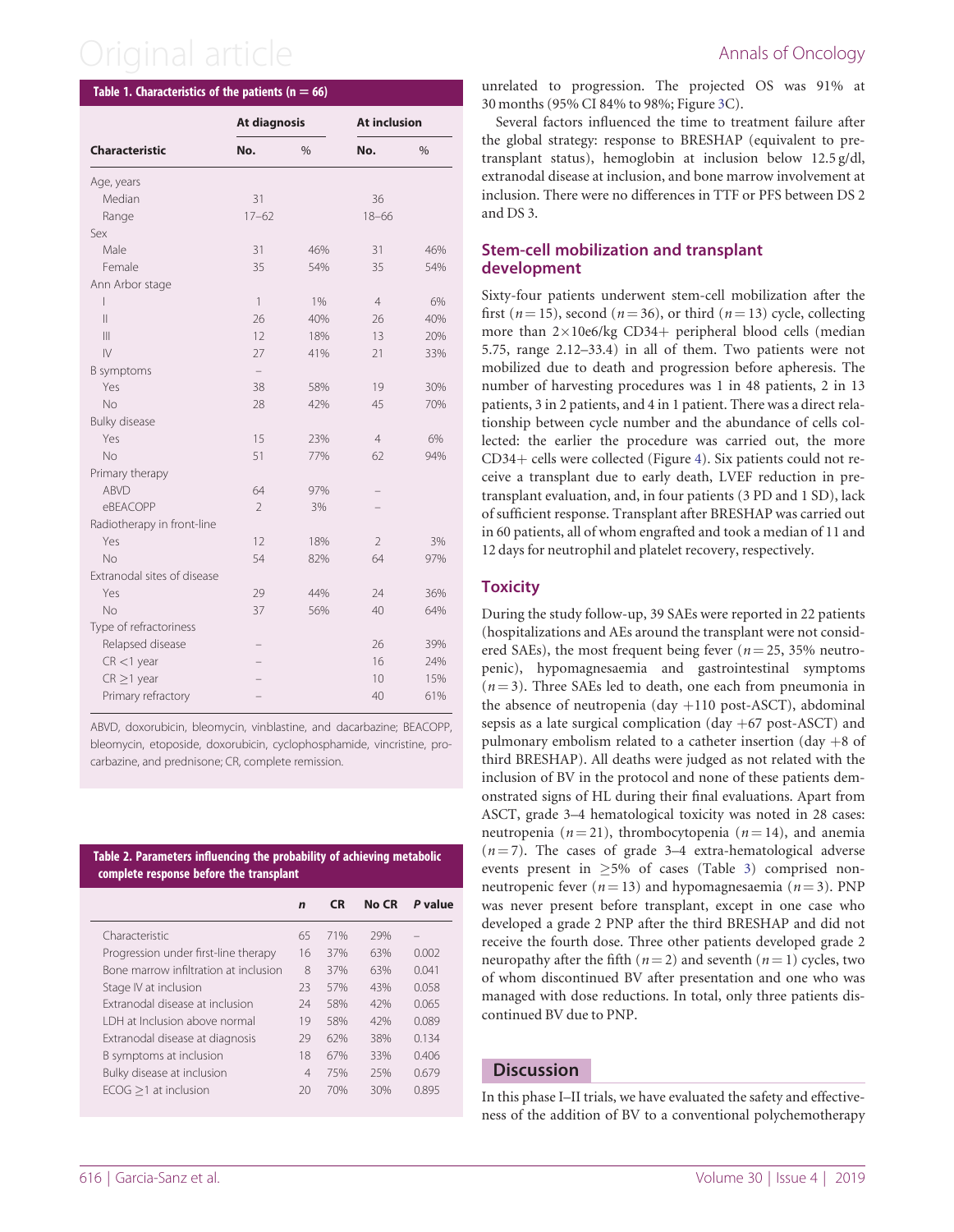<span id="page-5-0"></span>

Figure 3. (A) Progression-free survival; (B) time to treatment failure; (C) overall survival.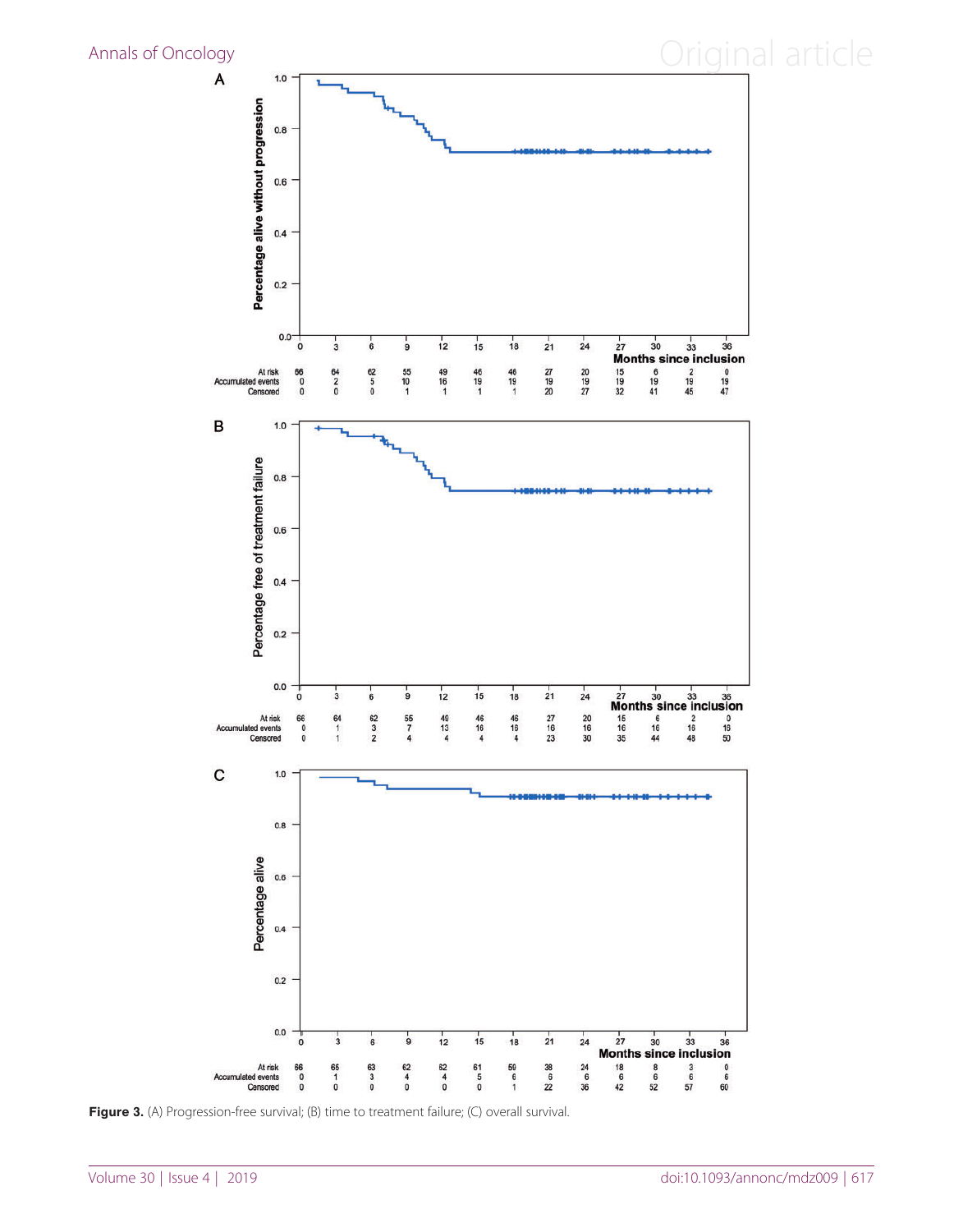<span id="page-6-0"></span>scheme, ESHAP, that is frequently used in Europe to treat patients with Relapsed/Refractory Hodgkin lymphoma (RRHL) [[11,](#page-7-0) [12](#page-8-0), [15,](#page-8-0) [27](#page-8-0)]. This combination led to a CR rate of 71%, which is expected to be higher than historical results. The BRESHAP



Figure 4. CD34+ cells per kilogram of weight in 64 patients who were mobilized after one, two or three cycles of BRESHAP. Results are expressed as conventional boxplots: boxes span percentiles 25 to 75, lines span percentiles 5–95 and the thick horizontal line indicates the median. Outliers are expressly written. N is the number of patients collected after each cycle. All patients collected, and all of them with one attempt that required 1 ( $n = 48$ ), 2 ( $n = 13$ ), 3 ( $N = 3$ ), and 4 ( $N = 1$ ) procedures.

#### Table 3. Adverse events related to brentuximab vedotin plus ESHAP

scheme did not cause significant complications during the transplant procedure, and provided an estimated TTF of 74% and PFS of 71% 2.5 years after the inclusion in the trial. The trial benefits from: (i) the homogeneous series of 66 RRHL patients in which the phase I part assessed the correct dose combination for some drugs that had never been combined before; (ii) the effective transplantation in most recruited patients; (iii) the long-term follow-up that corroborates the outcome in terms of PFS; and (iv) the use of PET-CT scan to evaluate all responses.

Single-agent BV is approved as a third-line therapy for patients with RRHL because of its demonstrated efficacy in a phase II trial in patients who had failed after ASCT [[17\]](#page-8-0). This efficacy has prompted several attempts to implement its use from the late stages of the disease to first- and second-line therapy [[19,](#page-8-0) [28\]](#page-8-0). One such attempt was the use of BV in second-line therapy, immediately before ASCT. However, BV monotherapy yields poor CR rates [\[19](#page-8-0), [21\]](#page-8-0) and requires the frequent use of sequential polychemotherapy to achieve CR before the transplant. Alternatively, BV could be used before the transplant in combination with chemotherapy. Until now, most BV combinations with chemotherapy have involved bendamustine [[20,](#page-8-0) [29\]](#page-8-0), and the outcome has been highly dependent on the line of therapy, because the CR rate among patients treated beyond the second line is around 35% [\[29](#page-8-0)]. In contrast, bendamustine with BV in second-line therapy, just before the transplant, increased the CR rate up to 71% [[20\]](#page-8-0). However, concerns have recently emerged about the toxicity of bendamustine combinations [\[30](#page-8-0)], and a prospective trial in second-line therapy resulted in only 73% of patients able to receive a transplant [[20\]](#page-8-0), so alternatives

| <b>Toxicity</b>   |           | During BRESHAP ( $n = 66$ ) |                |       |                | Post-transplant ( $n = 59$ ) |                |       |       |
|-------------------|-----------|-----------------------------|----------------|-------|----------------|------------------------------|----------------|-------|-------|
| Hematologic       | Grade any |                             | $\overline{2}$ | 3     | $\overline{4}$ |                              | $\overline{2}$ | 3     | 4     |
| Thrombocytopenia  | 100%      | 17%                         | 36%            | 33%   | 14%            | 21%                          | 12%            | 3%    | 0%    |
| Neutropenia       | 96%       | 42%                         | 8%             | 31%   | 19%            | 29%                          | 15%            | 2%    | 0%    |
| Anemia            | 94%       | 19%                         | 42%            | 19%   | 0%             | 12%                          | 7%             | 2%    | $0\%$ |
| Non-hematologic   |           |                             |                |       |                |                              |                |       |       |
| Fever             | 48%       | 11%                         | 8%             | 8%    | 0%             | 10%                          | 3%             | 2%    | 3%    |
| <b>Mucositis</b>  | 30%       | 8%                          | 11%            | 8%    | 0%             | 3%                           | 0%             | $0\%$ | 0%    |
| Pain              | 29%       | 19%                         | 6%             | 0%    | 0%             | 4%                           | $0\%$          | 0%    | 0%    |
| Vomiting          | 28%       | 14%                         | 6%             | 0%    | 0%             | 8%                           | $0\%$          | 0%    | 0%    |
| Asthenia          | 23%       | 11%                         | 6%             | 3%    | 0%             | 4%                           | $0\%$          | $0\%$ | 0%    |
| Hyporexia         | 14%       | 8%                          | 6%             | 0%    | 0%             | 0%                           | $0\%$          | $0\%$ | $0\%$ |
| PNP               | 22%       | 8%                          | 4%             | $0\%$ | 0%             | 6%                           | 4%             | $0\%$ | 0%    |
| Constipation      | 11%       | 11%                         | 0%             | 0%    | 0%             | 0%                           | $0\%$          | $0\%$ | 0%    |
| Renal dysfunction | 9%        | 6%                          | 3%             | 0%    | 0%             | $0\%$                        | $0\%$          | 0%    | 0%    |
| Hypotension       | 3%        | $0\%$                       | $0\%$          | 3%    | 0%             | 0%                           | $0\%$          | $0\%$ | 0%    |
| CMV reactivation  | 3%        | $0\%$                       | 3%             | 0%    | 0%             | 0%                           | $0\%$          | 0%    | 0%    |
| Hypomagnesemia    | 5%        | 2%                          | 3%             | 0%    | 0%             | 0%                           | $0\%$          | $0\%$ | 0%    |

Only grade 1–2 events affecting >5% of participants are included, unless grade 3–4 events also occurred. Data are expressed in percentages, over 66 patients who received at least three cycles before the transplant, and over 59 patients who received at least one additional BV administration after the transplantation. In addition to this data, there were three patients who died without progression: pulmonary embolism (day +8 post-third BRESHAP), abdominal sepsis as late surgical complication (day +67 post-APBSCT), and pneumonia (day +110 post-APBSCT).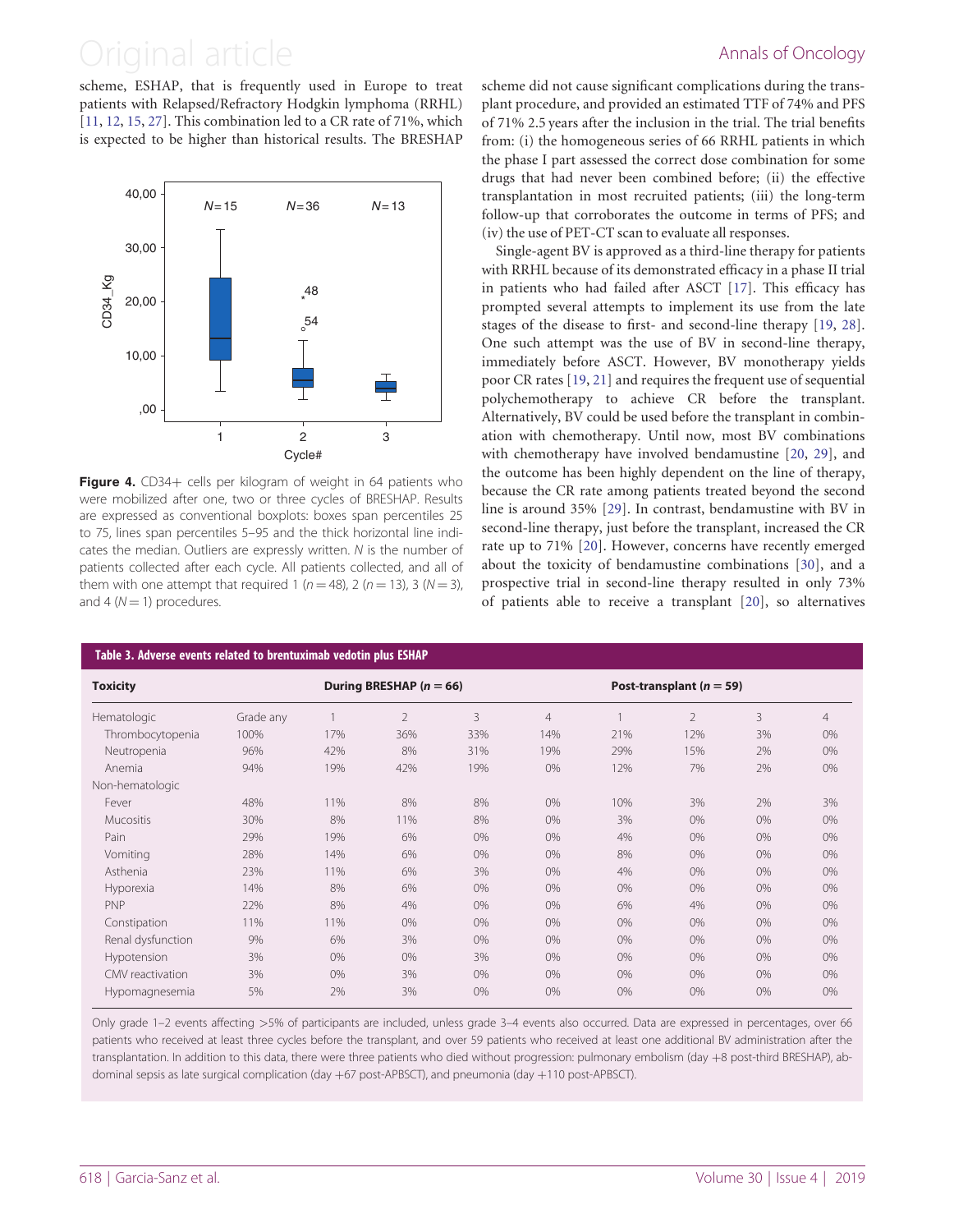combining conventional chemotherapy and BV would be welcome. In our study, we demonstrate that the combination of ESHAP with BV is feasible and yields a good pre-transplant status in patients without hampering the collection of SC and transplant procedures. After demonstrating that the dose of 1.8 mg/kg is safe, the extension of the trial recruited up to 66 patients in whom no SC toxicity was observed and ll patients in whom SC collection was attempted  $(n = 64)$  provided sufficient CD34+ SC for transplant.

Transplantation was carried out in 60 patients and all of them quickly engrafted with no major complications during hospitalization. These results are better than those of our old series [3] and quite similar to those of more recent ESHAP studies [11, [12\]](#page-8-0).

The OR rate was 91%, similar to other BV combinations [\[20](#page-8-0)] and seems to be higher than that reported with ESHAP alone [11, [12,](#page-8-0) [15](#page-8-0), [27](#page-8-0)], or with other conventional chemotherapeutic schemes [\[31\]](#page-8-0). Notably, this OR rate was accompanied by a high CR rate (70% for ITT; 71% of assessable patients), which was a good predictor of CR after the transplant. Responses were evaluated according to PET-CT as the standard for evaluating the response in first-line therapy, which seems logical looking at the current results of second-line therapy in HL demonstrating that patients who are PET-negative before HDT are more likely to be cured [[32–34\]](#page-8-0). In our study, 71% of patients who received BRESHAP became PET-CT-negative. This response was 21% higher than the response we observed in a retrospective analysis of patients treated with ESHAP [11], and 27% higher than that observed in another prospective trial using ofatumumab plus ESHAP [[12\]](#page-8-0), although retrospective comparisons should always be considered cautiously.

The survival analyses gave results consistent with the response, with a projected 30-month PFS of 71%. This estimate would be close to the patient cure rate, since a mean follow-up of 27 months is sufficient guarantee for a disease in which relapses beyond the second year of follow-up are extremely rare [[18](#page-8-0)]. Accordingly, the TTF was more favorable for patients (74% at 3 years). Other survival analyses (DR, DFS, and EFS) did not differ from the PFS and TTF, being consistent with a cure probability of around 75% and a 3-year OS of 91%.

The BRESHAP regimen was considered to have good tolerability, like conventional polychemotherapeutic schemes [11, 31]. The only different effect compared with our previous ESHAP regimen was an increase in the grade 3–4 neutropenia, although this did not translate into a higher rate of febrile neutropenia. Despite the potential risk of peripheral neuropathy with BV plus platinum, PNP was not a major problem during the pre- and post-transplant phases of the protocol, since it was present in 5% of cases (grade 2), and were resolved with BV dose reduction or discontinuation.

In conclusion, the BRESHAP combination is a safe and efficient therapeutic option for RRHL patients who are candidates for ASCT, since it combines a high metabolic CR rate, high mobilization potential, low toxicity profile, and high long-term PFS.

#### Acknowledgements

The authors thank Angel Cedillo (GELTAMO scientific secretary), Ana María Méndez (GELTAMO administrative secretary),

### <span id="page-7-0"></span>Annals of Oncology **Annals of Oncology Annal article**

and Phil Mason (English correction) for their support. The CRO supporting this study was M-Far, Barcelona, Spain.

#### Funding

The study was sponsored by the Spanish GELTAMO Foundation, and it was funded by an unrestricted grant from Takeda, who also provided BV free of charge. No grant number is applicable. The funder had no role in the study design, data collection, data analysis, data interpretation, or writing of the report. The corresponding author had full access to all data and had final responsibility for submitting the paper for publication.

#### **Disclosure**

The GELTAMO foundation in which all authors participate received funding from Takeda to conduct the trial and to pay attention to all expenses. RGS, AS, CM, MDD, and EDD have received honoraria from Takeda as speakers or advisors. All remaining authors have declared no conflicts of interest.

#### References

- [1.](#page-1-0) Eichenauer DA, Engert A, Andre M et al. Hodgkin's lymphoma: ESMO Clinical Practice Guidelines for diagnosis, treatment and follow-up. Ann Oncol 2014; 25(Suppl 3): iii70–iii75.
- [2.](#page-1-0) Moskowitz C. Novel agents and strategies in transplant-eligible patients with relapsed and refractory Hodgkin lymphoma. Hematology Am Soc Hematol Educ Program 2016; 2016(1): 331–338.
- [3.](#page-1-0) Caballero MD, Rubio V, Rifon J et al. BEAM chemotherapy followed by autologous stem cell support in lymphoma patients: analysis of efficacy, toxicity and prognostic factors. Bone Marrow Transplant 1997; 20(6): 451–458.
- 4. Linch DC, Winfield D, Goldstone AH et al. Dose intensification with autologous bone-marrow transplantation in relapsed and resistant Hodgkin's disease: results of a BNLI randomised trial. Lancet 1993; 341(8852): 1051–1054.
- [5.](#page-1-0) Schmitz N, Pfistner B, Sextro M et al. Aggressive conventional chemotherapy compared with high-dose chemotherapy with autologous haemopoietic stem-cell transplantation for relapsed chemosensitive Hodgkin's disease: a randomised trial. Lancet 2002; 359(9323): 2065–2071.
- [6.](#page-1-0) Chopra R, McMillan AK, Linch DC et al. The place of high-dose BEAM therapy and autologous bone marrow transplantation in poor-risk Hodgkin's disease. A single-center eight-year study of 155 patients. Blood 1993; 81(5): 1137–1145.
- 7. Sureda A, Arranz R, Iriondo A et al. Autologous stem-cell transplantation for Hodgkin's disease: results and prognostic factors in 494 patients from the Grupo Espanol de Linfomas/Transplante Autologo de Medula Osea Spanish Cooperative Group. JCO 2001; 19(5): 1395–1404.
- 8. Gopal AK, Metcalfe TL, Gooley TA et al. High-dose therapy and autologous stem cell transplantation for chemoresistant Hodgkin lymphoma: the Seattle experience. Cancer 2008; 113(6): 1344–1350.
- [9.](#page-1-0) Rapoport AP, Rowe JM, Kouides PA et al. One hundred autotransplants for relapsed or refractory Hodgkin's disease and lymphoma: value of pretransplant disease status for predicting outcome. J Clin Oncol 1993; 11(12): 2351–2361.
- [10.](#page-1-0) Josting A, Katay I, Rueffer U et al. Favorable outcome of patients with relapsed or refractory Hodgkin's disease treated with high-dose chemotherapy and stem cell rescue at the time of maximal response to conventional salvage therapy (Dex-BEAM). Ann Oncol 1998; 9(3): 289–295.
- [11.](#page-1-0) Labrador J, Cabrero-Calvo M, Perez-Lopez E et al. ESHAP as salvage therapy for relapsed or refractory Hodgkin's lymphoma. Ann Hematol 2014; 93(10): 1745–1753.